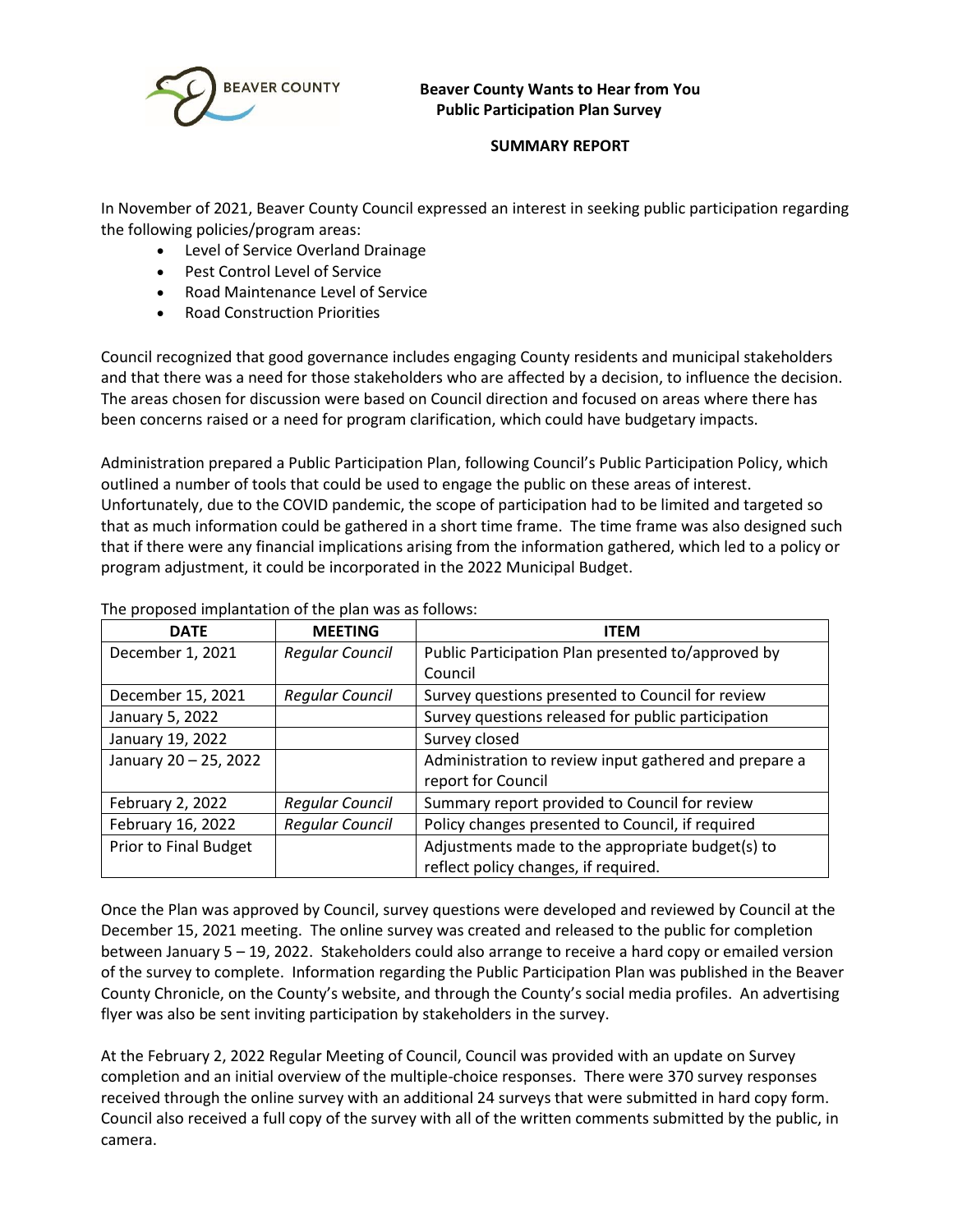Of the surveys competed, 89% of the respondents were Beaver County residents in the following divisions:



Also, in order to examine the population demographics a little further, participants were asked to identify which sector of the population they represented with the following responses given:

- Acreage Owner 49 %
- Agricultural Producer 38.1 %
- Urban Resident 8.2 %
- Local Business 2.1 %
- Other 2.6 %

For those that completed the questions, the majority of respondents were in the age brackets from 31 – 60 years old. Administration also received feedback from residents on the length of the survey, accessibility of participation and the nature of information that was included for background.

With the survey results amounting to 110 pages in data, administration has prepared this summary report to provide a general overview of the information received and to highlight the trends that were identified by program area. Information gathered will be used to inform future decision-making regarding policy development, program design and allocation of appropriate resources.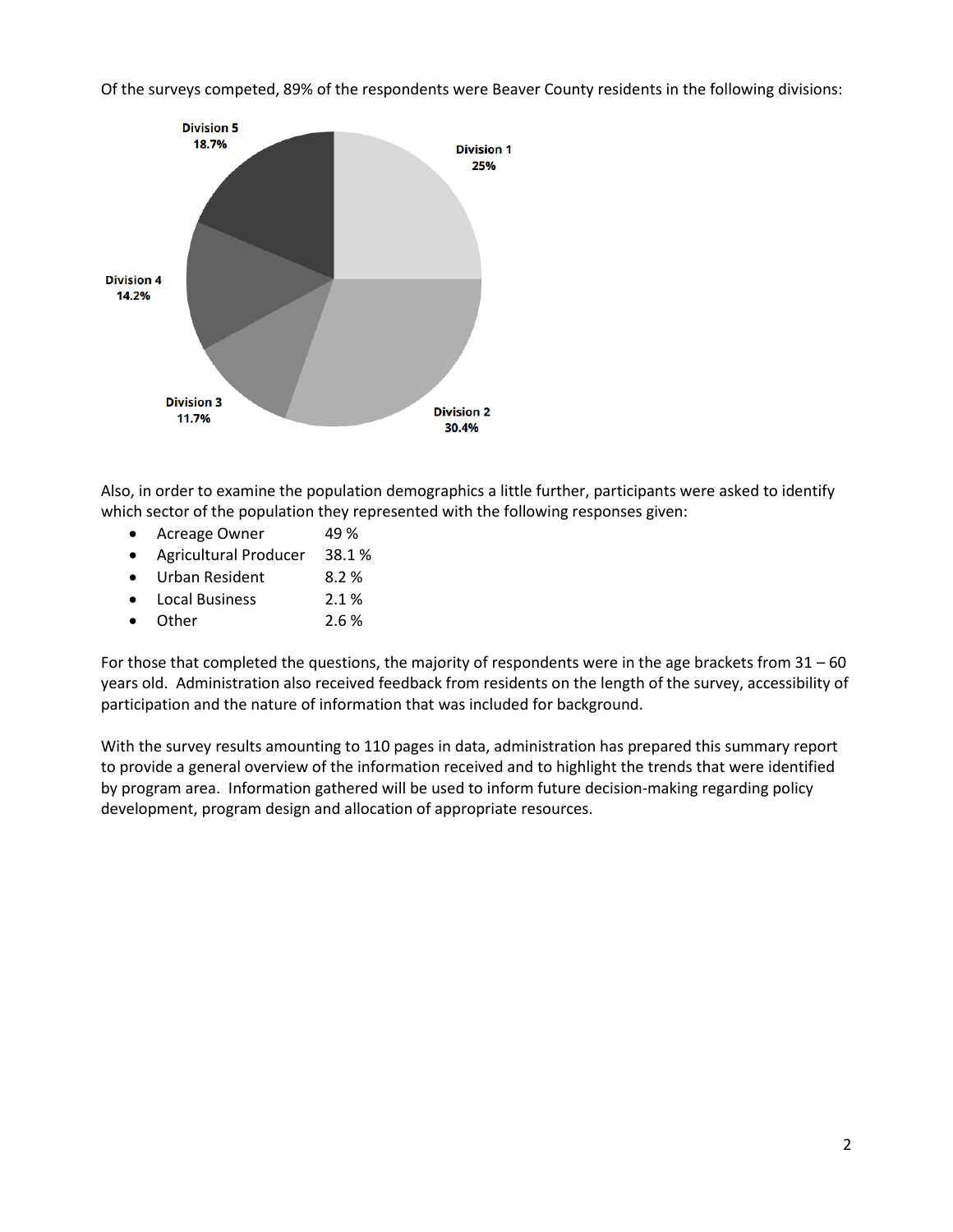#### **PROGRAM AREA: Water and Beavers**

#### *Beavers and Beaver Dams*

Beaver activity has the ability to damage, and at times destroy, municipal infrastructure and associated drainage works. This activity also has the potential to impact private property and agricultural producer's livelihood. The County has had a longstanding landflood control program to address the removal of beaver and beaver dams, with programs and policies developed for dealing with the beaver activity within the County boundaries.

From the survey, 43% of respondents agreed that the current budget of \$40 000, from property tax, was sufficient for this program. It was also noted that 69% of respondents felt that the County should only trap beavers if they are plugging culverts and that anytime the County is removing a dam or unplugging a culvert beavers should be trapped first.

As for beaver removal on private land 58% of respondents feel that there should be a fee applied for this service, with 33% of those respondents saying that the private landowner should cover the full cost of the service, if there is no benefit to a County road or threat to a home. If the County was to enter on private land for beaver dam removal, 65% suggested that this should be done proactively so as to protect a road from spring flooding or to move water out of the roadside ditch. When the County receives a request to have beaver dams removed on private land, with no benefit to the County, half of respondents said that the County should charge the full cost of the service. Interestingly, there was 27% of respondents that chose that the County should subsidize private beaver dam removal for residents, but not be doing the work.

The Beaver Bounty program has been an area where Council has received extensive feedback in the past and asked specific questions related to those concerns. From the respondent's answers there is mixed opinions about whether or not the County should pay landowners to trap or shoot beavers on private land, however 62% said that some sort of incentive should be used with 45% of respondents saying the current budget is reasonable.

## *Drainage Structures (Weirs, drop structures, etc.)*

Beaver County holds water licenses on sections of various creeks and waterbodies within the County and generally these works are private land. There uses are varied however generally they help improve agricultural productivity and also to manage water levels to mitigate the impacts of seasonal drought and flooding. 48% of respondents thought that the County should remove beaver dams and clean out these ditches as a regular maintenance program, however 24% suggested that only the control of beavers and dams to keep water flowing would be needed.

Respondents also noted the following:

- 54% When a structure reaches its life expectancy, it should be reviewed by an engineer and scheduled for replacement
- 45% noted that farm crossings for agricultural use on private land should be replaced by the landowner

Currently, there is no budget for this program and respondents had mixed feelings on how it should be funded with 43% saying no more than \$50 000 should be allocated annually. The largest percentage of responses for how the program should be funded were for a cost share maintenance and replacement program of these structures with the landowner, which could include a localized special tax for those that the drainage benefits.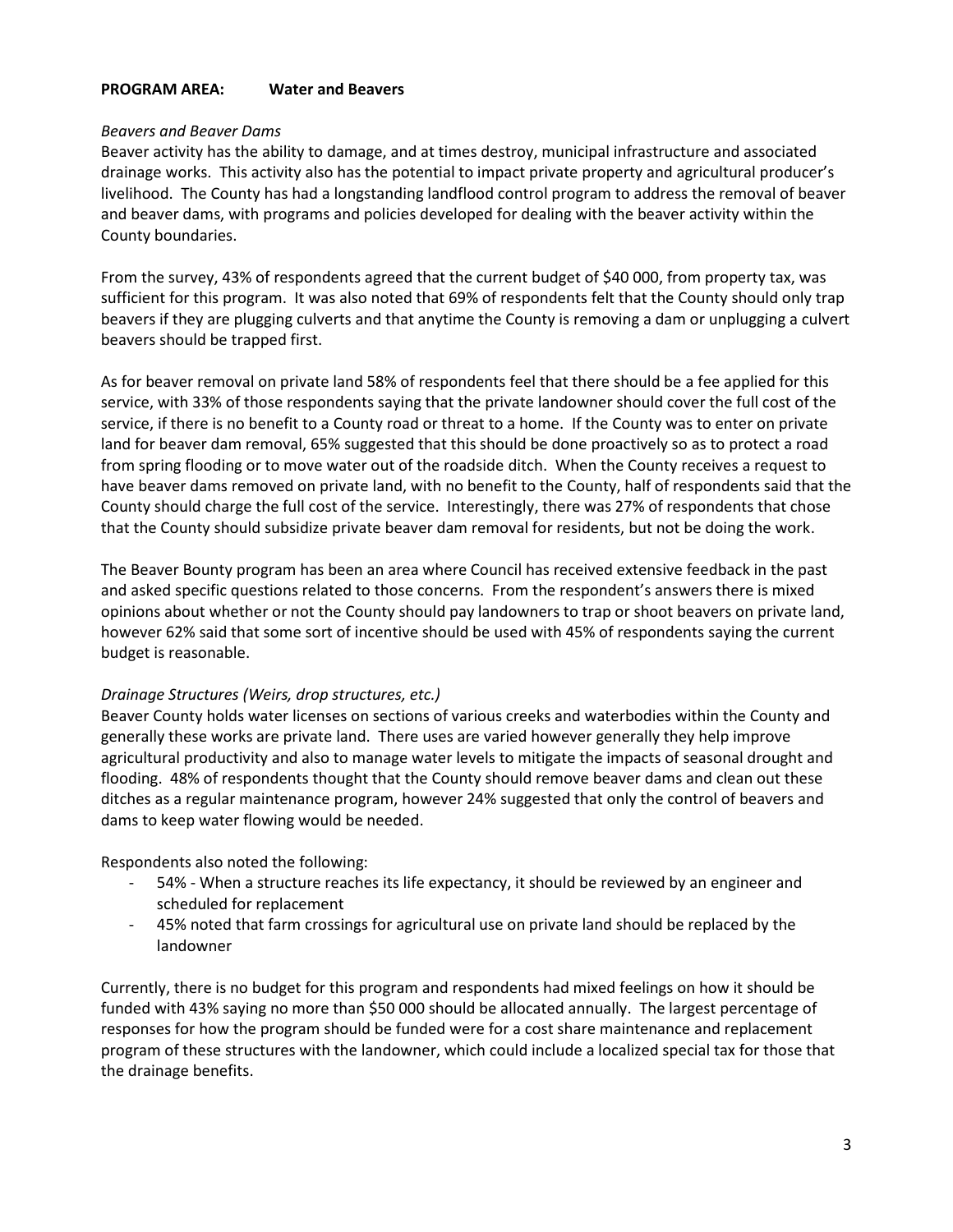Overall, additional comments provided by respondents, highlighted some common themes and opportunities around beaver and water management that included:

- 1. County taking a proactive approach instead of reactive when it comes to water and infrastructure protection
	- a. Maintenance is key to protecting infrastructure need to set priorities and desired outcomes based on public interest
	- b. Emphasis should be placed on unplugging and replacing culverts as much is needed and resources should be directed to this function area appropriately
	- c. Operations, and budget, need to be flexible to deal with changing weather impacts from year to year (climate adaptations)
- 2. Issues related to beavers and their dams need to be looked at from a whole area approach
	- a. Beaver issues tend to be site specific mapping and information gathering is key to identifying problem areas and impacts
- 3. Historical man-made infrastructure, such as ditching on private land, has created increased problems in the County road right of ways
	- a. Need for increased awareness and education about the impacts of draining on private property and the legislative requirements that exist
	- b. County could investigate what other local municipalities are doing in regards to this issue
	- c. County could advocate for assistance from the Province when built infrastructure such as rail lines and highways intersect and impact drainage patterns
- 4. Improve communication and cooperation with landowners when beaver dam removal occurs and water is released
	- a. Upstream and downstream impacts need to be considered before action is taken
	- b. Concerns between neighboring landowners may need to facilitated by the County prior to work being completed
- 5. Investigation of other options/alternatives for beaver management is desired
	- a. Improve education and awareness of the benefits of maintaining wetlands on the landscape
	- b. Incorporate tools, such as co-existence measures, into maintenance planning
	- c. Work with external organizations, academia and grant opportunities to implement best management practices

Across the County it is apparent that issues surrounding water and beavers are a priority for stakeholders and continued communication on this topic is needed. Respondents are also looking to cooperate with the County to ensure that effective and efficient solutions can be achieved that benefit everyone.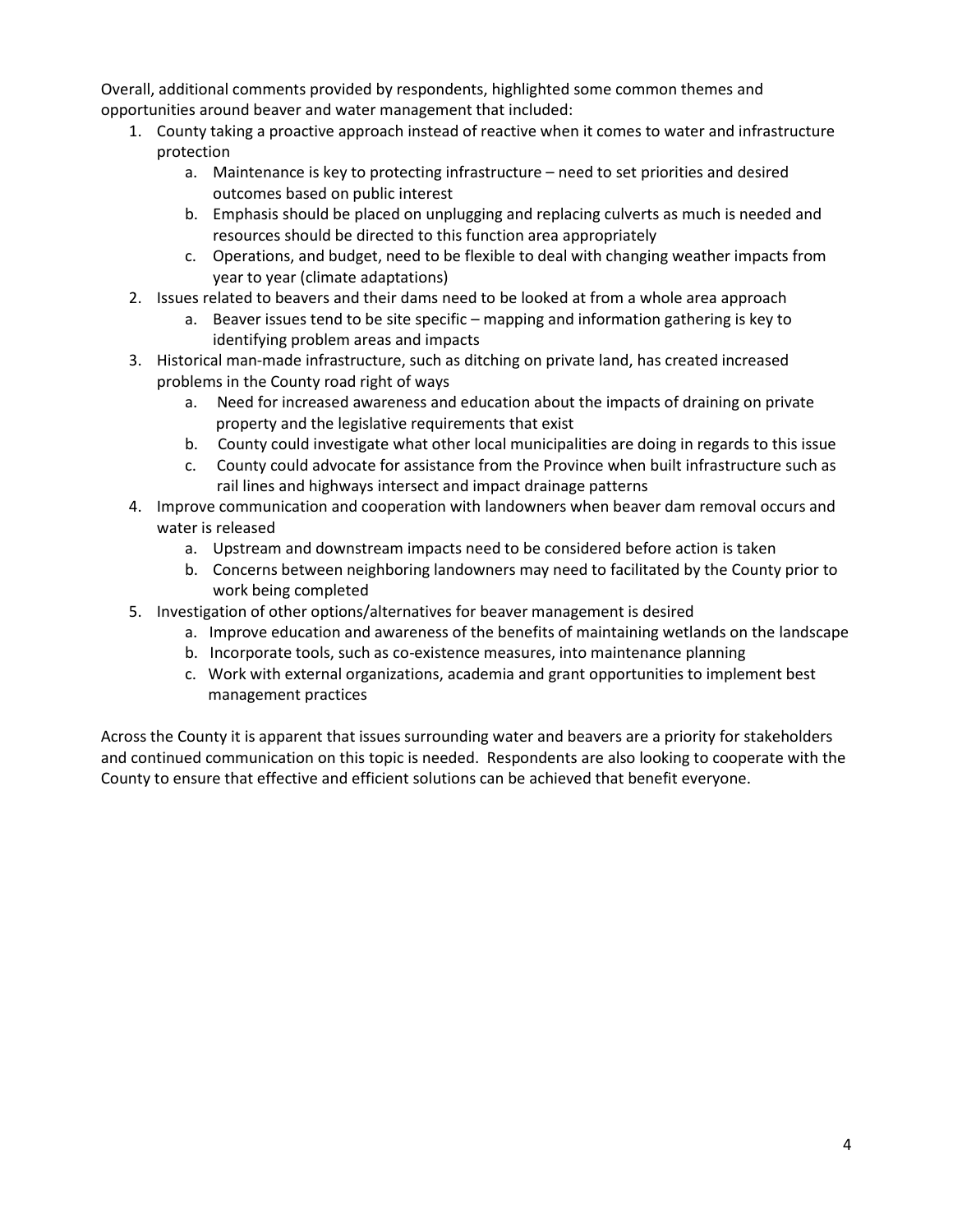## **PROGRAM AREA: Regular Road Maintenance**

Beaver County maintains its roadway infrastructure, of approximately 2600 kilometers, to a standard which is appropriate for its intended purpose and within a responsible fiscal framework.

Respondents were asked to provide feedback on various road types and the level of maintenance standard for each as outlined in the County's Road Maintenance Level of Service Policy. The following table is a summary of responses for each road type.

| <b>Type of Road</b>          | Acceptable                                         | <b>Increased</b>        | <b>Decreased</b>        | <b>No Preference</b> |  |
|------------------------------|----------------------------------------------------|-------------------------|-------------------------|----------------------|--|
|                              | <b>Level of Service</b>                            | <b>Level of Service</b> | <b>Level of Service</b> |                      |  |
| <b>Resource Roads</b>        | 66.45%                                             | 15.79 %                 | 2.30%                   | 15.46 %              |  |
| <b>Main Collector Roads</b>  | 66.99%                                             | 22.88%                  | 2.61%                   | 7.52 %               |  |
| <b>Minor Collector Roads</b> | 68.20%                                             | 21.31%                  | 3.28%                   | 7.21%                |  |
| Local Roads                  | 65.90%                                             | 24.92 %                 | 2.95 %                  | 6.23 %               |  |
| Machinery (or Field          | 66.89%                                             | 6.89%                   | 3.28%                   | 17.38%               |  |
| Access) Roads                | 5.57 % - responded that service on machinery roads |                         |                         |                      |  |
|                              | should be responsibility of who uses the road      |                         |                         |                      |  |

Overall, it appears that respondents are primarily satisfied with the level of maintenance standards that are outlined in the current County Policy.

Respondents did note that environmental conditions, such as changing weather through the seasons, had a significant impact on road conditions and the amount that the road should be maintained. For example, grading frequency described in number of days, needs to be used as a guideline since it may not be reflective of the need to increase or decrease the service level based on weather conditions. Maintenance programs should be designed so that there is flexibility to address emergent needs and that the Policy should merely outline the minimum standards that should be met.

It was also noted that the County should ensure that road types identified matched the volume and weight of the traffic on the surfaces. Over time vehicles have changed and may be much larger now then the road was designed to accommodate. Respondents also expressed concerns over the need for there to be equitable maintenance programs, such as gravel applications, throughout the County. Although there are densely populated areas in the west end there is a need in the east end to ensure that people and products can get to their desired location.

In order to adequately plan maintenance and upgrades to the road network, including the financial implications, there is an opportunity for the County to develop a long-term transportation strategy to address overall infrastructure needs essential to rural economic development and agriculture sustainability. To complete this a yearly assessment of road conditions could be completed so that over time changes to the road network could be tracked. This should consider traffic conditions presently but also look at longterm projections to achieve a balanced approach.

In addition to weather and road type, another theme from respondent comments was the need to improve low areas on roads. A number of factors may be impacting these areas, such as deteriorating base and water pooling, and the County could investigate alternatives to repairing these, instead of just applying more gravel as a temporary repair. An overall identification and assessment of these areas would need to be completed to determine things like overall cost, safety concerns, connecting road network etc. Once this was completed a priority list could be incorporated into the road maintenance program. Respondents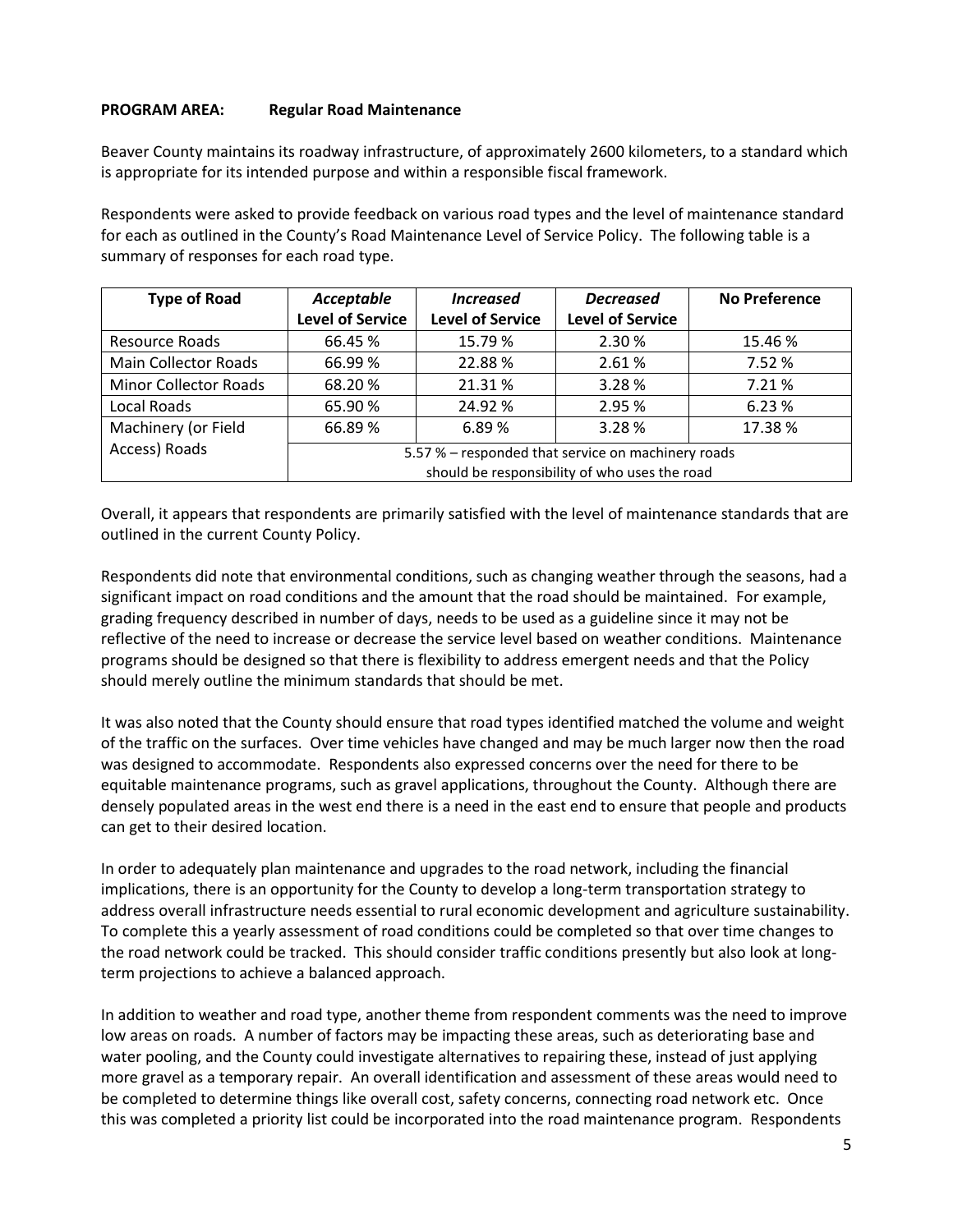noted that there may be willingness to have a small tax increase, if this was spent on repairing problem areas and addressing resident concerns.

When respondents were asked about if the County should be developing more local roads to become collector (feeder) roads, 44% of people said that this was not an important issue. 40% of respondents did agree though that, collector roads should be prioritized and upgraded as need to service the volume of traffic which they handle. Since a number of these roads support subdivision traffic it was noted that road standards and ongoing maintenance in subdivisions should be dealt with through the subdivision process prior to development occurring.

Comments were also received in regards to road infrastructure that is maintained by the Province. Since this is outside the jurisdiction of the municipality, could look at advocating to the Provincial government on behalf of its residents. There were three advocacy topics that emerged from the survey comments that included:

- Need for increased snow removal and sanding on highways safety issue with the high volume of traffic some highways have
- Upgrades to some of the road network Highway 870 (finish), Highway 855 or 857 due to increased volumes travelling to Vegreville or Camrose

Additional comments from respondents indicated that there was and opportunity for the County to look into:

- Updating or creating agreements between neighboring municipalities to ensure that maintenance and road rebuilding is consistent to address safety concerns for the travelling public
- Working collaboratively with urban and rural neighbors to share contractors for completing projects

To carry out any road maintenance program the County relies on its staff to efficiently and effectively carry out the programs and services as identified in policy by Council. Respondents had a number of positive comments regarding County staff and the job that gets accomplished under ever changing conditions. Operator training is an excellent opportunity for professional growth and ensures that current standards and technics are employed in the delivery of services. Mentorship programs could be an excellent opportunity to share local knowledge of the road network as well as a training tool when delivery practices change or new equipment is deployed. Staff should be encouraged to continually upgrade their skills and knowledge base.

There is an opportunity for the County to Increase communication with stakeholders about road maintenance programs and the work that is going to be completed. Respondents would like to be provided with more information about how to report a road issue, such as low areas, potholes etc.

By working more collaboratively with the stakeholders to address issues, the County can encourage open and productive dialogue, which in turns helps inform decision making at the Council level. Since the road network is a major budgetary item, the County needs to ensure that there is a framework in place for effective program delivery.

*Note: As part of the summary reporting, if there were any specific road locations identified by respondents, these were shared with the Public Works department for review and follow-up as needed.*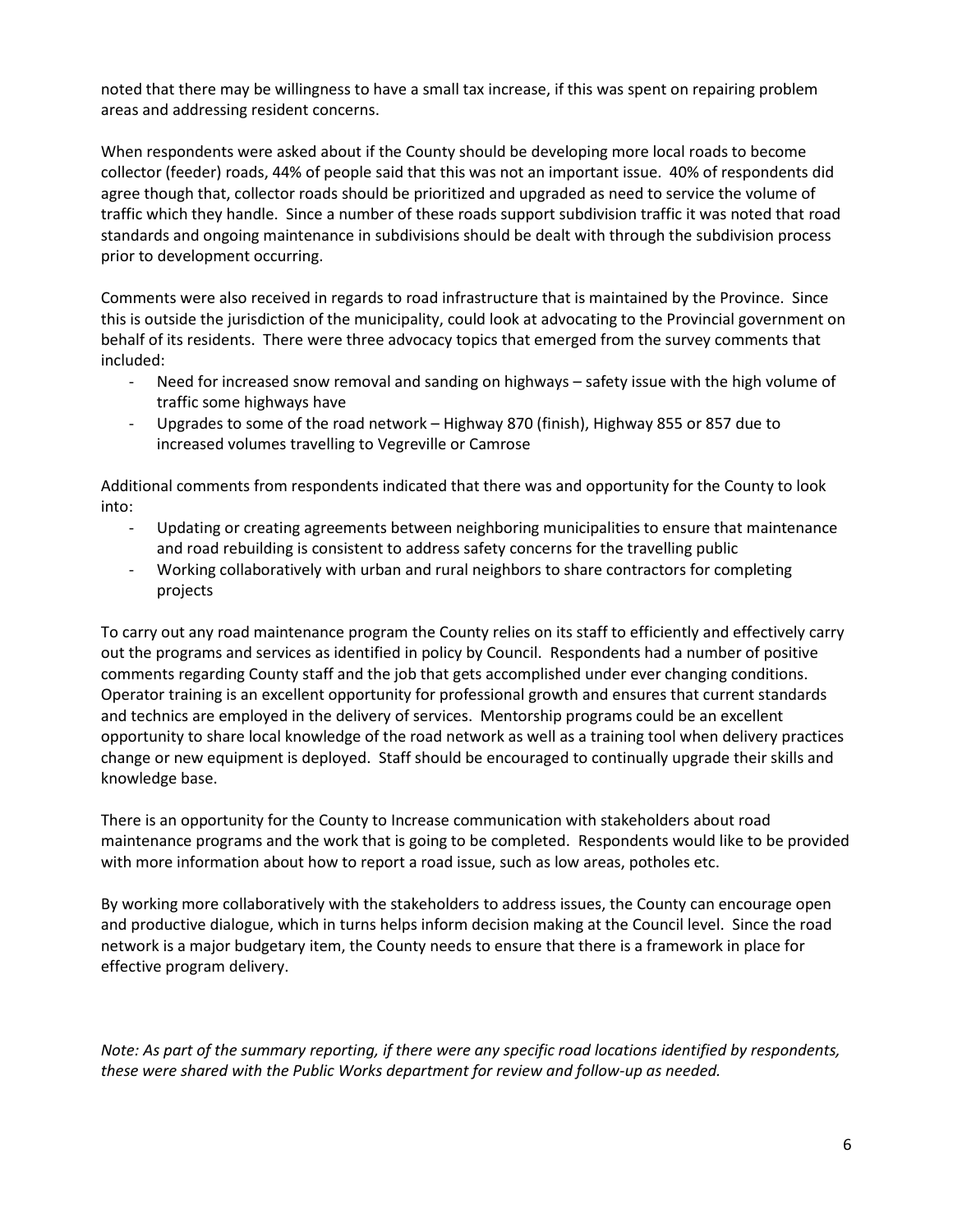### **PROGRAM AREA: Winter Maintenance**

The County has a Snow and Ice Clearing Level of Service Policy and the County is committed to maintaining its road network in the winter that ensures safety to the travelling public and manages snow removal and ice control on a priority basis.

Respondents were given an opportunity to rank road types based on priority after a snowfall event. The results indicated that the roads should be cleared in the following order: all bus routes, all major collector roads, all local roads, private driveways and then machinery roads. It was also noted that the current policy was adequate for the road priorities identified however people rely on the road network for various reasons and any ways to decrease the amount of time for snow removal is appreciated. Machinery roads are done on a request basis and the results indicated that this level of service was appropriate.

In the comments from the survey, there was discussion regarding washboard on roads and that snow is sometime left in driveway entrances. The County can use these points to review the winter maintenance program with operators and identify areas for improvement or challenges, such as speed when travelling and also necessary equipment for completing specific task.

With changing weather patterns, such as more rain and less snow, there might be an opportunity for the County to explore alternative delivery options for maintenance, which in turn could impact the timeframes for delivery. Of course, this means that there is need to be minimum standards that are established with flexibility to allocate extra resources as needed, given specific circumstances. Possible collaborations between neighboring municipalities could also be explored to streamline some program delivery, if there is a benefit to residents.

Overall, respondents appreciated the level of service that the County, and its operators, provided in regards to winter maintenance, noting that this is a rural municipality and it is important for residents to be aware of the road conditions and drive appropriately.

## **PROGRAM AREA: Roadside Ditch Maintenance**

At the present time the County does not have an active roadside ditch maintenance program. The intent of a program like this would be to remove debris from roadside ditches and restore ditch contours to help with water management. Implementation of such a program would be a new initiative that would require resources, such as staff and finances and a policy to be developed.

Responses from the survey were mixed on whether the County should implement this program. There were a number of factors that were highlighted as contributing to the cause of this concern which included increased drainage from private land, driveway creation which impedes flow, decreased mowing, growth of brush species, and increased deposition and amount of gravel from the road surface. Other concerns were also raised in regards to the enforcement of excess drainage to roadside ditches and follow-up on processes that could be used for permitting or consulting with landowners when action is required.

If the County did want to explore this option it may warrant some further research to determine what other municipalities in the Province are doing in regards to this area. Respondents were clear however that if there was a program developed a tax increase should not be implemented to facilitate the program. Also, respondents encouraged the County to increase landowner awareness and education about this issue and the possible opportunities to work collaboratively, should policy allow for it.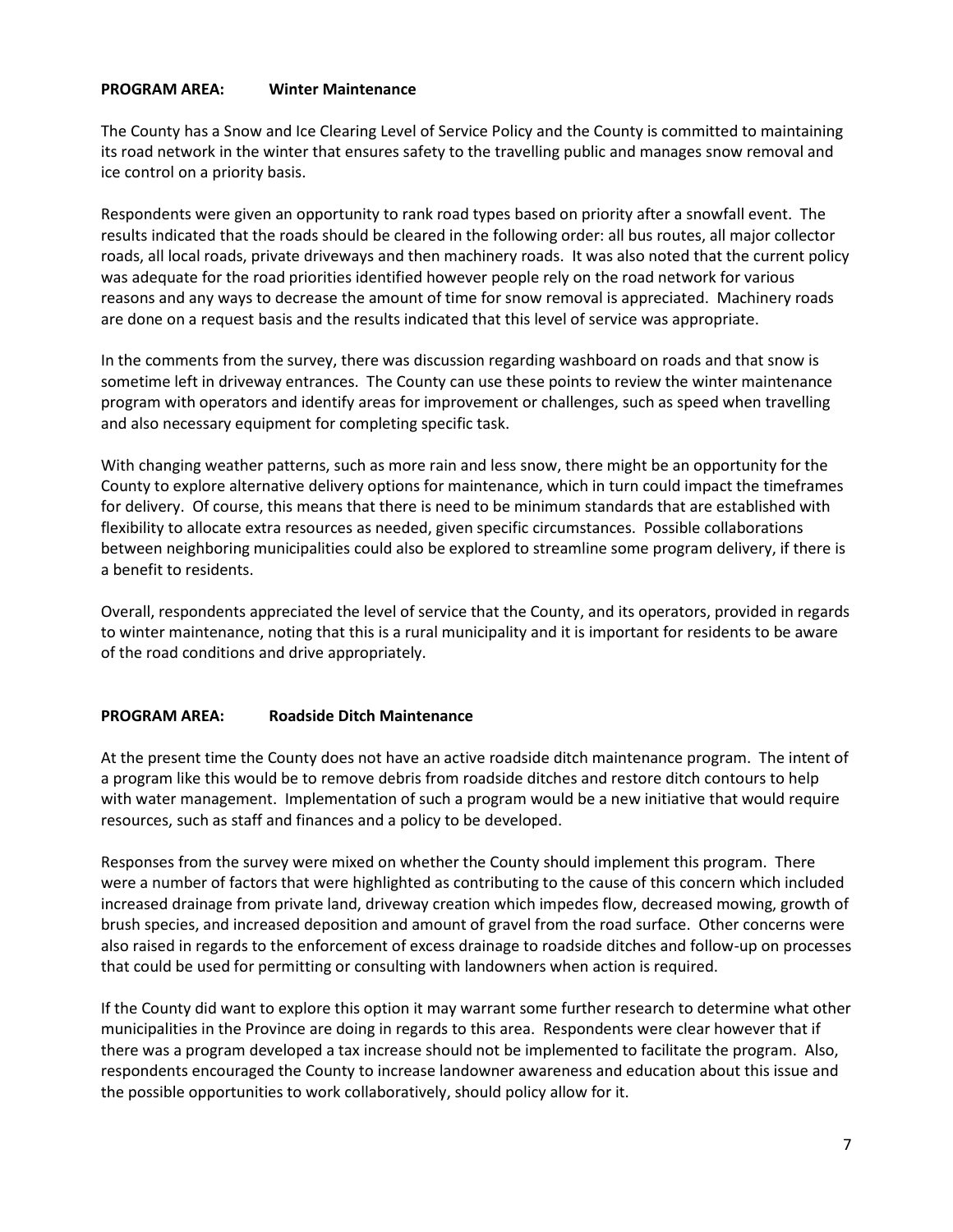## **PROGAM AREA: Shoulder Pulls**

Currently the County does not have a regular shoulder pull program included in the budget. In 2021 the County completed work on approximately 21 miles of gravel roads and is considering performing shoulder pulls on an annual basis as part of a road rehabilitation program.

67% of respondents to this portion of the survey indicated that yes, the County should re-instate this program because there are some roads that have lost their shape and this would be a proactive measure to extend the life of the road. From the additional comments, it was noted that this program does not apply County wide and should only be completed in areas that would benefit from the work, to extend the life of the road. In certain areas it may not be beneficial to complete a shoulder pull because the road structure may not be adequate or the width of the road may be compromised, limiting vehicle/equipment usage. Such a program may also apply more to high traffic, heavy load roads where the roads may need to be enhanced to support the vehicle use.

When respondents considered the cost for such a program to be added to the budget, responses were split on how it should be funded. If funds were to be spent on the program directly, respondents agreed that a small tax increase would be acceptable however other respondents felt that this program should be funded through the existing budget. An option that the County could pursue is looking for grant dollars to support the development of this program and complete work as funds are available.

Another opportunity for the County would be to consult with neighboring municipalities to see how they are handling this type of program.

### **PROGAM AREA: Road Rebuilding**

Road rebuilding has not been a program in the County since 2013 and it has recently come to Council's attention that this may be a possible program to reconsider. A program of this nature would involve rebuilding existing roads to improve grade, widen the road surface and generally upgrade and existing road. It is understood that maintenance is key to extending the life span of a road, however there are a number of factors that impact how programs are delivered across the County.

Survey respondents indicated that the County should consider some form of a program however the focus should be on roads that need spot repairs, rebuilding areas in low spots, and areas that may get saturated with water overtime causing deterioration. In many locations there are only short sections of road that need to be worked on and the whole road should not be rebuilt. By allocating funds to fix bad spots on multiple roads, respondents felt that many issues could be addressed versus a whole road rebuild in one area.

Some possible options that the County could consider, instead of a total road rebuilding program include:

- cost benefit analysis of projects to ensure that priority areas are targeted
- consider tendering and use of contractors for whole road rebuilds that way there is no investment needed in specialized equipment
- closing roads that are in severe disrepair and the cost does not warrant a fix
- road that are designated as 'seasonal use' only may be closed at certain times due to weather
- opportunity for increased training on innovative techniques for road repair
- work with neighboring municipalities on solutions that can benefit the region and possible alternatives to current practices that could be implemented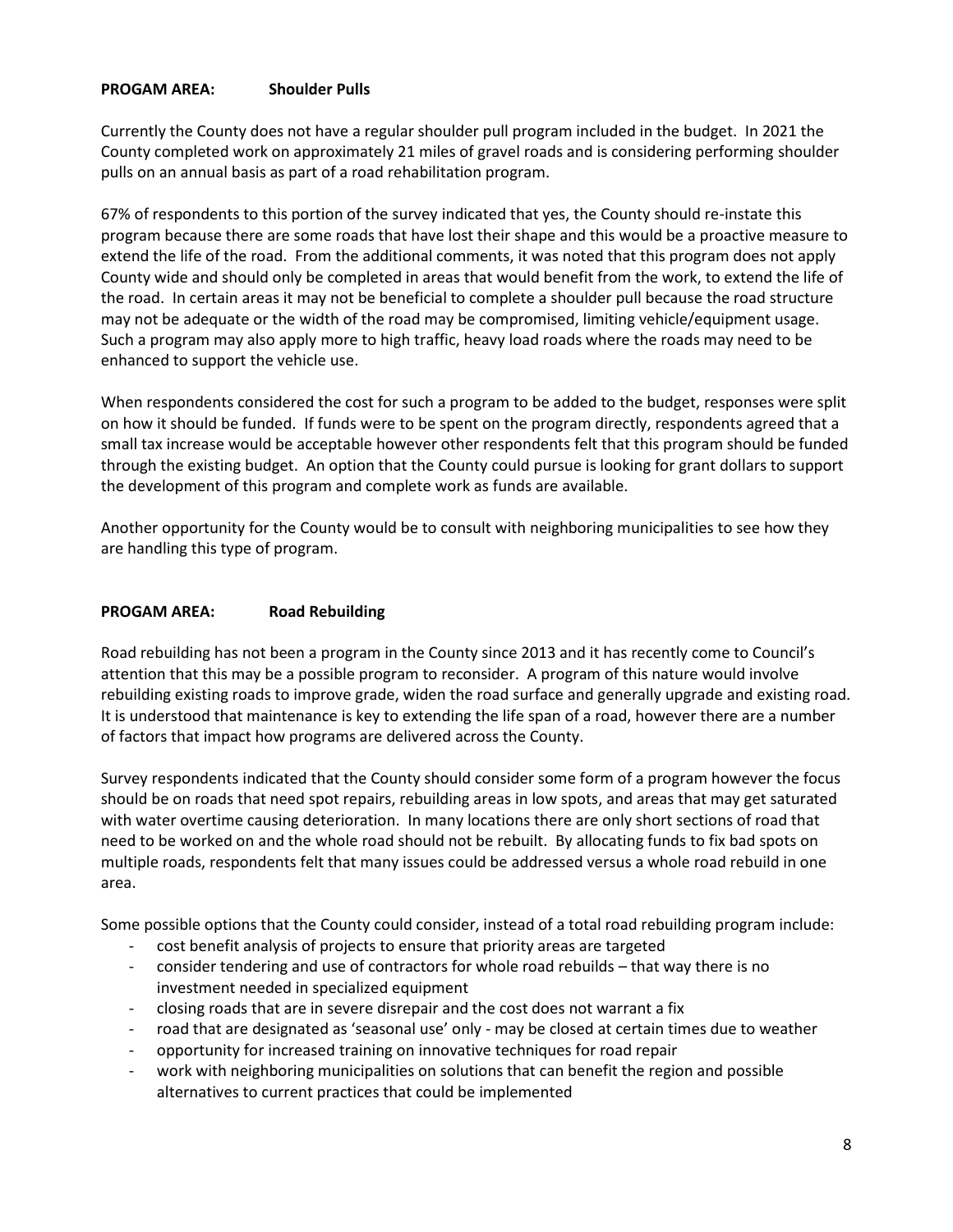As with the shoulder pull program, a program of this nature should only be funded if there was grants or additional sources of revenue, aside from taxes, available to complete the work. The County could seek out opportunities that are available and advocate to the Province on the need for such grant programs to exist to assist municipalities with road rebuilding.

# **PROGRAM AREA: Hard Surfacing**

In recent years the County's hard surfacing program has focused on rehabilitating oiled road surfaces and with TerraCem and chip seal. In 2021, the County re-surfaced 7 miles of road and the County plans to hard surface 4 miles of road annually, however this is based on grant funding availability. In order to make more informed decisions Council wanted to ask questions in regards to the amount of hard surfacing completed, how it should be funded and the priority for such work.

Overall respondents agreed that hard surface roads are nice to drive on and help to increase aesthetics of an area however there was not a desire to increase the amount of hard surfaced roads throughout the County. Instead of expansion, the County should focus on maintaining the current hard surfaces, as it is a hard program to justify when other roads in the County need maintenance increased because they are impassable. When examining the multi-year road plan the County should identify areas that may benefit from hard surfacing and develop criteria, such as traffic volumes, to prioritize roads that may be the best fit.

There is an opportunity for the County to evaluate its hard-surfacing program to ensure that there is enough funding allocated to meet the desired outcomes for not only building of the road but maintenance as well. Using grant dollars or a local improvement tax was listed as the main ways respondents would like to see the County fund this program should it continue.

## **PROGRAM AREA: Dust Control**

Beaver County has a program where residents can apply to have dust control (calcium chloride) applied to the road surface in front of residential properties to suppress dust during the summer months. Over the past number of years this program has had some modifications made to it, including costs and application process, and Council was seeking input on these changes. There has been a concern raised that total costs for the application are not adequately covered and the cost share formula may need to be re-examined.

Approximately half of respondents agreed that, even if they weren't a direct user of the program, there was value to the program and it should be maintained. Respondents however were split on how the costs should be calculated for the application with a portion suggesting a 50-50 cost share while others suggested a full 100% recovery from those that use the program.

One of the opportunities for the County to explore would be the maintenance of the road surface after dust control is applied. Concerns were raised In regards to the washboard and pot holes that can develop when there is no grading done to the surface. The County could enquiry with other municipalities about their programs and how these issues are address. There may also be alternate maintenance options that the County could test out to improve road surface condition in these application areas.

Overall this program area is well received and should be continued by the County with a combination County/User pay system.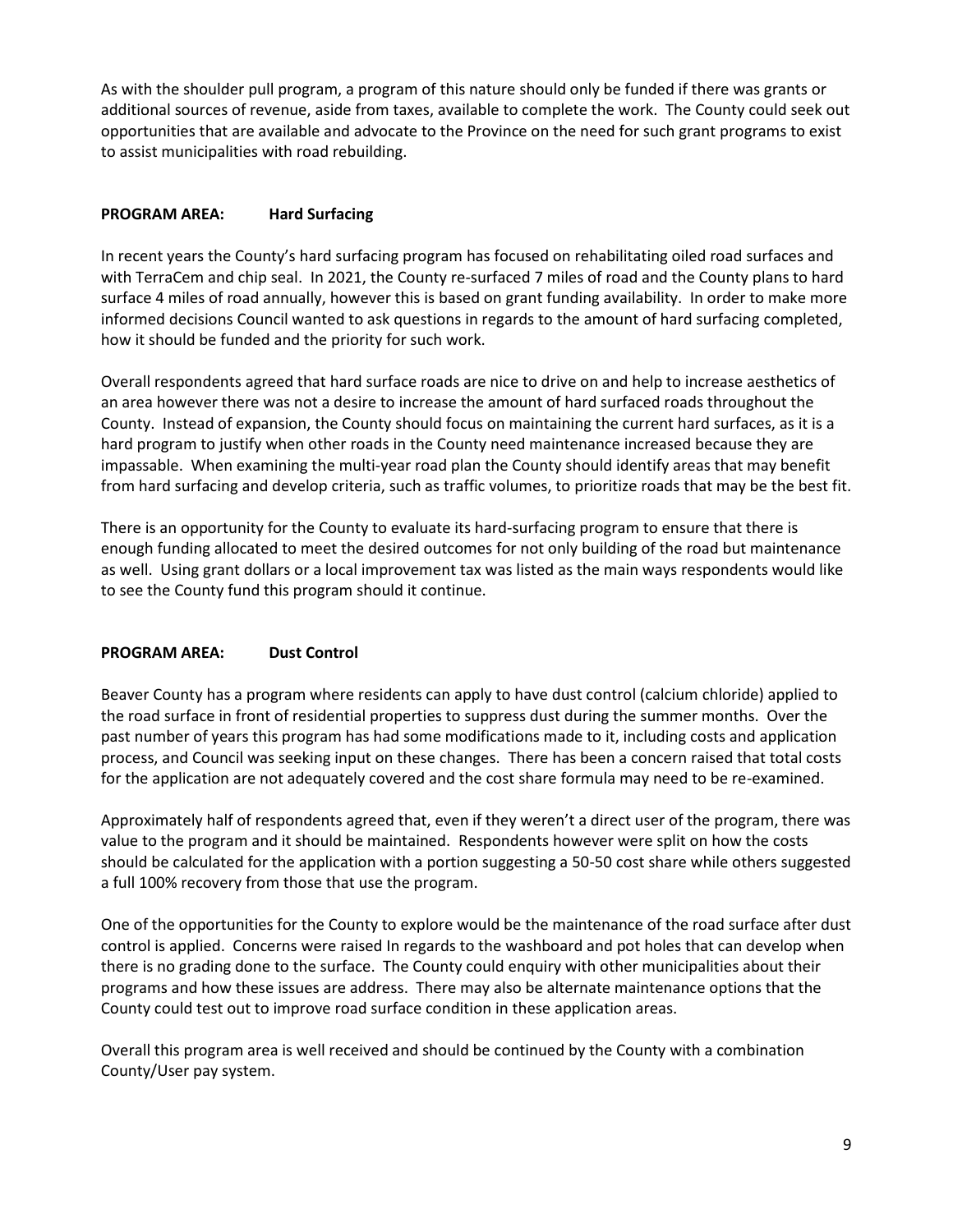# **PROGRAM AREA: Roadside Mowing**

Over the past number of years, the County has made changes to its mowing program and was seeking input from the public on the impact of those decisions. The current program ensures that all County roads west of Secondary Highway 834 in divisions 1 & 2, and hard surfaces roads in Divisions 3, 4, and 5 are mowed, which is approximately 400km. In 2021 additional miles were added to the program that amounted in approximately 100 km per year being mowed.

The roadside mowing program is ultimately part of an overall safety initiative to ensure that the road network in the County is safe for the travelling public. Respondents to the survey indicated that the current program is adequate, when done in a timely manner, and that there should be no tax increases, if modifications were made to the program.

The County should keep In mid the following items when considering making adjustments to this program:

- mowing increases visibility of wildlife in the ditch which is important for the safety of travelling vehicles
- it controls weeds in the ditch and also improves the aesthetics of an area
- helps to improve water flow in roadside ditches and off the road surfaces (no restrictions)
- mowing helps improve grading of the full road surface and proper crowning on the road

Also, when considering options for this program, Council should consider improving access for farmers to use roadsides when hay/feed supplies are short and also the environmental impacts that may be associated with mowing, such as the loss of bee habitat.

The County program is seen as an important safety issue and should be continued.

## **PROGRAM AREA: Selling Culverts**

The sale of culverts to landowners is a service that Beaver County provides to its residents since the number of culverts that the County purchases helps to reduce cost and transportation to the resident.

Although this program is not widely used, respondents to the survey said that the service should still be provided as it was a value to certain residents. In terms of the cost the survey indicated that the product cost of the culvert, plus a loading and administrative fee should be charged to those that use this service. As well, the County should be ensuring that it has enough culverts available to maintain its road network, so respondents agreed that a cap could be imposed to help with diminishing the supply.

When evaluating this program, it would be advisable for the County to look at costs for the service, possible environmental concerns such as culverts being used to drain land without permission, and also if there are any implications to local businesses if the County is in the retail business.